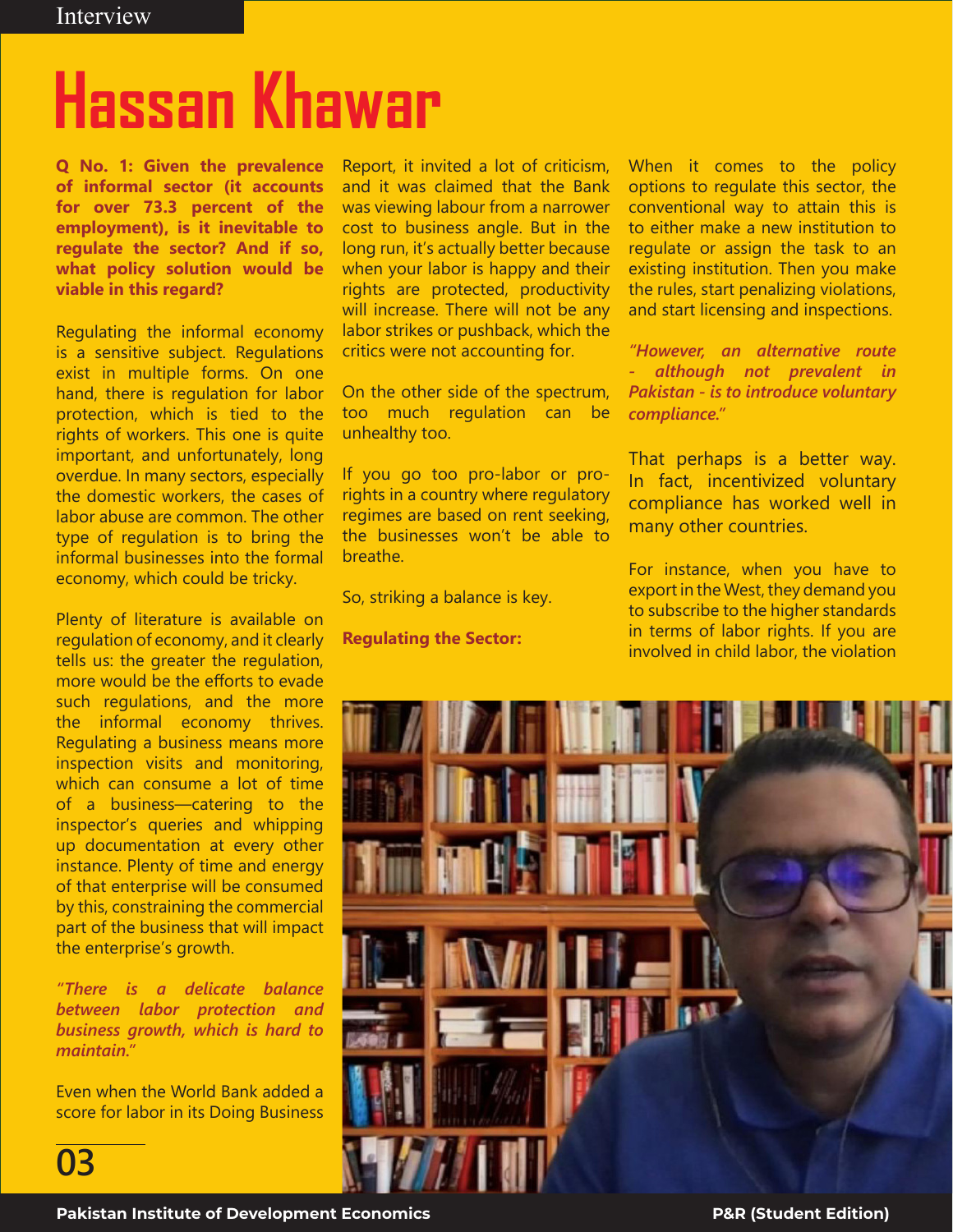of Pakistan's laws may or may not create issues for you, but if the buyer learns about them, it will land you in trouble for sure. That's why exportoriented companies have far better track record of labour rights. This is more of a voluntary compliance, which is working well because the companies know they will get more business by complying with the labor rights. So, it is important to introduce a voluntary culture in this regard, rather than jumping to formulate laws and asking the labor departments to handle it. That would create more harm than good.



## **Q No. 2: How do bureaucratic red tape, regulatory issues and lack of employment lead to informal labor and entrepreneurship?**

Generally, higher rates of entrepreneurship are believed to be associated with higher economic growth. But a few years ago, Global Entrepreneur Monitor collected cross-country data on global entrepreneurship. To their surprise, it turned out that there is actually a U-shaped relationship.

Countries with low economic growth also had higher entrepreneurship rates. They were struggling to find a model that could explain this pattern where both low and high economic growth had higher entrepreneurship.

*"They figured out that they needed to differentiate between the rich and poor countries' entrepreneurship."*

## **Necessary vs. Opportunity Entrepreneurship**

They categorized the difference as opportunity entrepreneurship versus necessity entrepreneurship. Poor countries have necessity entrepreneurship where people are doing business out of necessity without access to capital or other facilities. They are not tapping into the opportunities offered by entrepreneurship but just fulfilling their necessities. This is widely prevalent in countries like Pakistan. However, it is a blessing in disguise too, as the necessity and absence of job opportunities is driving this kind of entrepreneurial activity.

If we begin to formalize this sector too much, it makes life difficult for these micro-entrepreneurs. Many small businesses want to remain informal. Even the smallscale opportunity entrepreneurs find it easy to operate in informal sector, as to avoid high compliance costs. Regulation has a cost, which businesses would prefer to avoid. Either because of a fear of regulation or the sheer small scale of the business, small businesses want to steer clear of the registration process. Excessive regulation may enhance tax net but is likely to cripple economic activity, especially considering the nature of Pakistan's bureaucracy.

## **Regulating the Domestic Labor**

A huge section of informal labor is constituted of domestic household workers. The news about employers torturing or abusing their minor domestic helpers comes to public attention every other day. We have not managed to regulate this segment. The journey of regulating informal economy could start from areas that are the most vulnerable to abuse, such as household labor. Obviously, that is not easy, as every other house has a domestic worker. One way to approach this could be to ban unsupervised child labor in domestic work. The parents should accompany when a child (at least 15 years of age) is hired for work. Then penalize the violations and make an example out of it along with creating awareness. In fact, the society has become more aware over time. It used to be a common practice in Pakistan to hire a 12 year or 14-year child for domestic work. But now people are becoming increasingly aware. So, awareness and regulation both can help.

## **Q No. 3: How the social protection of laborers working in the informal sector can be materialized?**

This is a very interesting question, as we haven't even managed to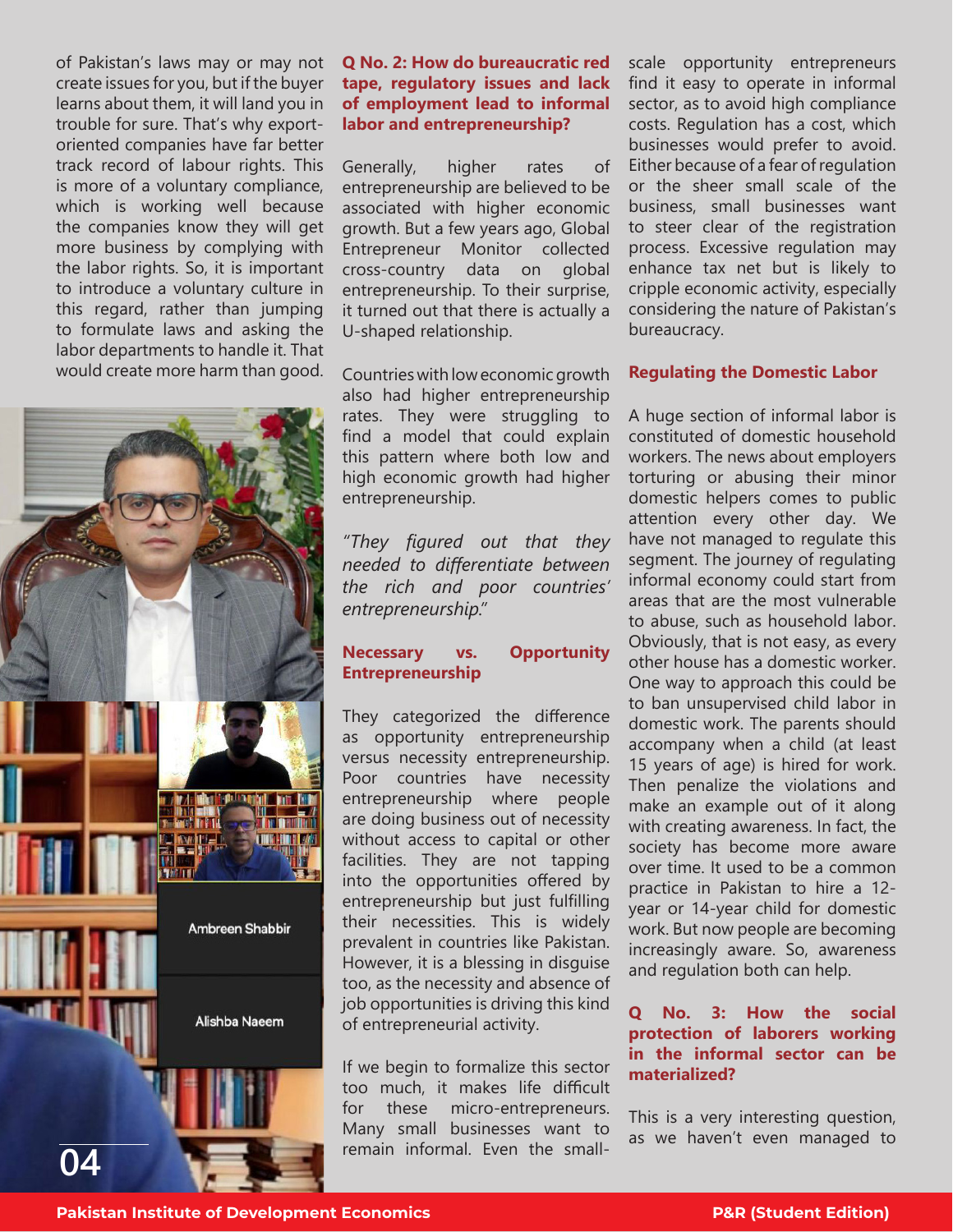provide proper social protection to the formal sector yet. If you look at EOBI, the system is working, but there are a lot of issues with it. People get their salaries deducted during work, and in the end, they get mere 7,000 or 8,000—a very modest amount. One of my school teachers approached me privately when he saw that I write on pension and other related issues. He told me he had submitted his application to EOBI two years back and hadn't received his pension yet, which was Rs.6500 per month despite so much struggle. He has been going from office to office but to no avail.

People cannot get even their legitimate pension for which they contributed during their service. Even if they get it after this much trouble, all they get is peanuts. This is the condition of the formal sector. So, providing social protection to the informal sector is a difficult task.

The Ehsaas Program is making strides in this regard now. The Sehat Sahulat card is a form of social protection for the general public. We need to expand these efforts.

#### **Absence of Data on Informal Sector**

Another issue regarding the informal sector is lack of proper data. There is a need to better understand the structure and geography of the informal economy first. Once its nature is understood, it can be regulated effectively. Many organizations, like PIDE, are working on the subject, but no such effort has been made from the government's end. The figures we see are vague estimates. Many innovative methods have come around lately through which the size of informal economy can be aptly estimated, such as using energy consumption or night-lights data from satellites to track activity.

A program called SEED is conducting a study in KP attempting to estimate the sub-provincial GDP and also look at the possible size of the informal economy. Using nightlights to estimate economic activity in the province is an exciting avenue that is being explored for this study. It can prove highly fruitful in determining the sector's size.

#### **Q No. 4: How can the government assure job security of the informal workers, especially in the construction and transport sector—given they lost jobs in the COVID-19 pandemic?**

There can be a law or a policy on labor protection, but the pandemic is a once-in-a-century occurrence. Regulating small businesses during such circumstances means unwittingly pushing them to leave the space. That's where the state has to intervene - which it has done this time. The government offered loans to businesses to cover the employees' salaries and also provided relief in bills.

You can push the construction and transport sector to employ people by offering financial help for that.

## *"Co-opt them; don't coerce."*

If the government co-opts and assists them financially, the policy is more likely to succeed. There are two schools of thoughts when it comes to regulation. The first kind is labor rights hawks. They would say that the labor should be protected at any cost. The other kind is economic growth hawks, who say that the economy should

be protected at any cost. So, it falls on the state to draw the balance. Opting for either of the extremes will not work

## **Q No. 5: How can the government compensate the informal workers in old age (as there is pension for those formally employed) and the family in accidental death?**

The major player in the construction sector is the government—either directly or indirectly. The public sector development programs doles out a lot of construction work, which can be the entry point for formalizing the construction sector. Another way to attain this is the housing sector, such as the Naya Pakistan Housing Scheme, the lowcost housing projects. This sector can be co-opted through these projects to subscribe to higher labor standards.

In the transport sector, there are many companies like Uber, Careem, Bykea, which need to be considered separately while regulating the sector. The issue is not just of labor rights or economic growth rights, but also the provision of quality services.

When the government enters this sector, it has to adopt the 21st century mindset where these modern business models are growing too. These enterprises need space to grow. Working for labor rights is fine, but it should not be capitalized on by the existing transporters to jeopardize the modern competitors' business. So, the government needs to be careful regarding such ploys too.

**Q No. 6: It's been widely accepted that the informal sector acts as a buffer and helps with poverty alleviation. What policy**